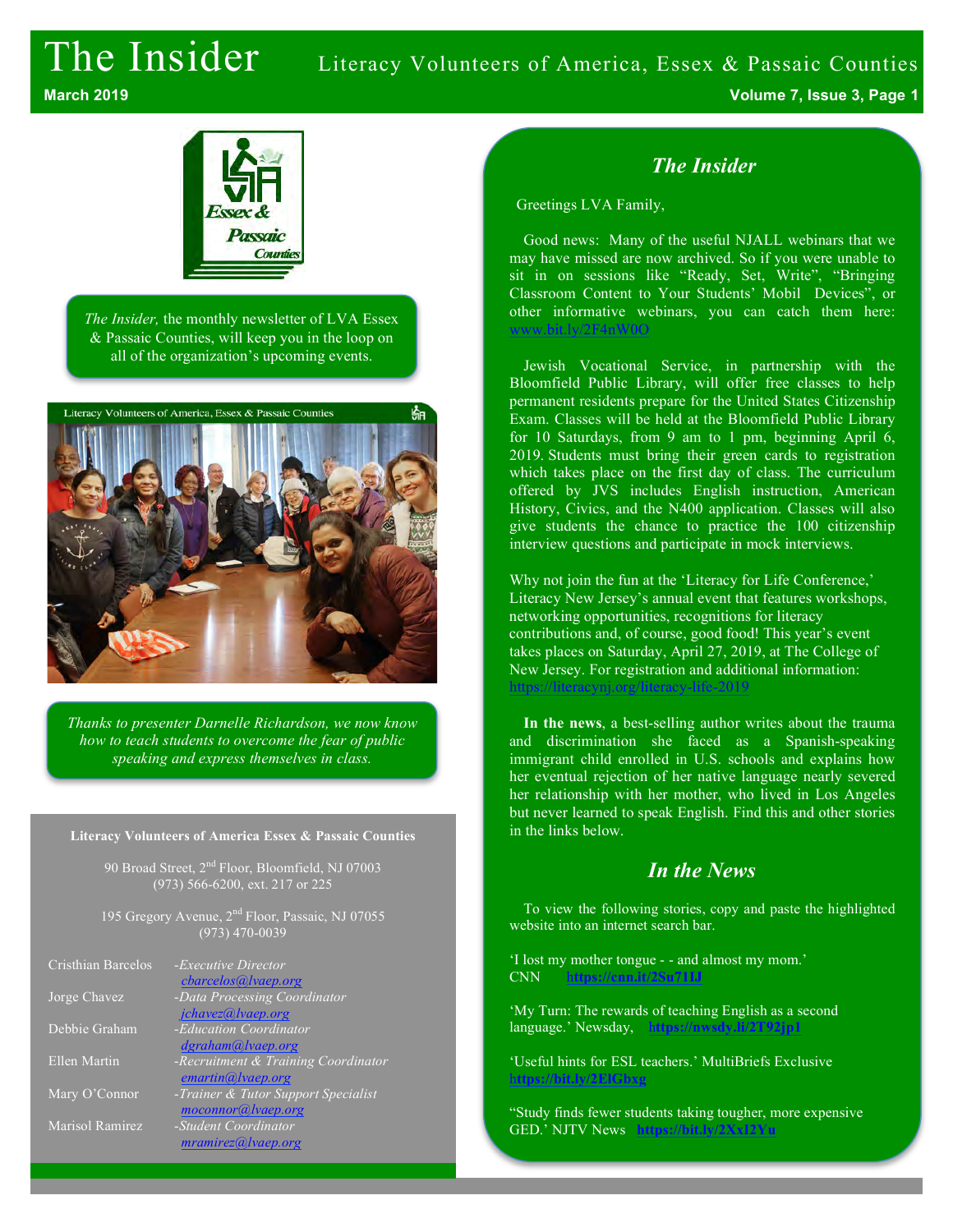

*Super student Luciana is on a mission to become fluent in English and resume the architecture career she enjoyed in her native Brazil.*

### **Tutor Support Workshops**

**"Comprehension Strategies in Adult Literacy Instruction,"** with Erik Jacobson Bloomfield Public Library 90 Broad Street, 2nd Floor Boardroom Bloomfield, NJ 07003 Tuesday, April 16, 2019, 1:00 pm -2:30 pm

**"Taking the Mystery out of Lesson Planning,"** with Ann Moore Bloomfield Public Library 90 Broad Street, 2<sup>nd</sup> Floor Boardroom Bloomfield, NJ 07003 Tuesday, May 7, 2019, 1:00-2:30 pm

### **Tutor Training Workshops**

**Clifton Memorial Library -**by Darnelle Richardson **(In progress)** 292 Piaget Avenue Clifton, NJ 07011 Saturdays, 1:00-4:30 pm March 2, 9, 16, 23, & 30, 2019

#### *Getting to Know Us Luciana, LVA student*

Luciana has a bachelor's degree in architecture that she earned in her native Brazil and a master's in urban planning that she earned when she went to help her family in Portugal. But in the United States she is coming to terms with the fact that, before she can resume her career, she must master English.

And, she is on her way. "I had some introduction to English grammar while living in Portugal and a little in Brazil," Luciana said. Luciana is now working in her husband's construction business.

Luciana's current project is to improve her English. She found Literacy Volunteers of America, Essex & Passaic Counties in September of 2018. Luciana started off meeting with two tutors for 16 hours per month, and in a short time, has made vast improvement.

"I have more confidence to speak and I can understand people much easier," Luciana said. "I had a meeting with one of my daughter's teachers because I had some concerns and was able to remedy the situation." Luciana also enjoys reading in English. "First I started reading little books," she said. She is currently reading a 360 page novel.

Luciana's two tutors are pleased with her progress. "She always comes to class prepared and goes the second mile," said Mary Kao, one of Luciana's tutors. "I asked her to read the next chapter of a book we were working on and, instead, she finished the entire book!"

Mary O'Connor, Luciana's other tutor, is encouraging her to enter her work in the NJALL Adult Learner Writing Contest. It's that good. "Luciana consistently meets each challenge with great enthusiasm," Mary O'Connor said. "She has not only grown individually in her English skills but has been an integral part of bringing together our class of five women from four different continents."

Since coming to the United States, Luciana has also obtained her United States citizenship. With her growing command of the English language, citizenship, and her desire to take on new challenges, she will be running her own business soon.

#### *Literacy opens a wide door to life. Help us keep that door open with your donation!*

*Thanks in large part to you, we are able to aid hundreds of students each year. Please continue your efforts to improve the lives of others by giving the gift of literacy. You can contribute through our website* – http://www.lvanewark.org/donatetolva/ *or by mailing us a check.*